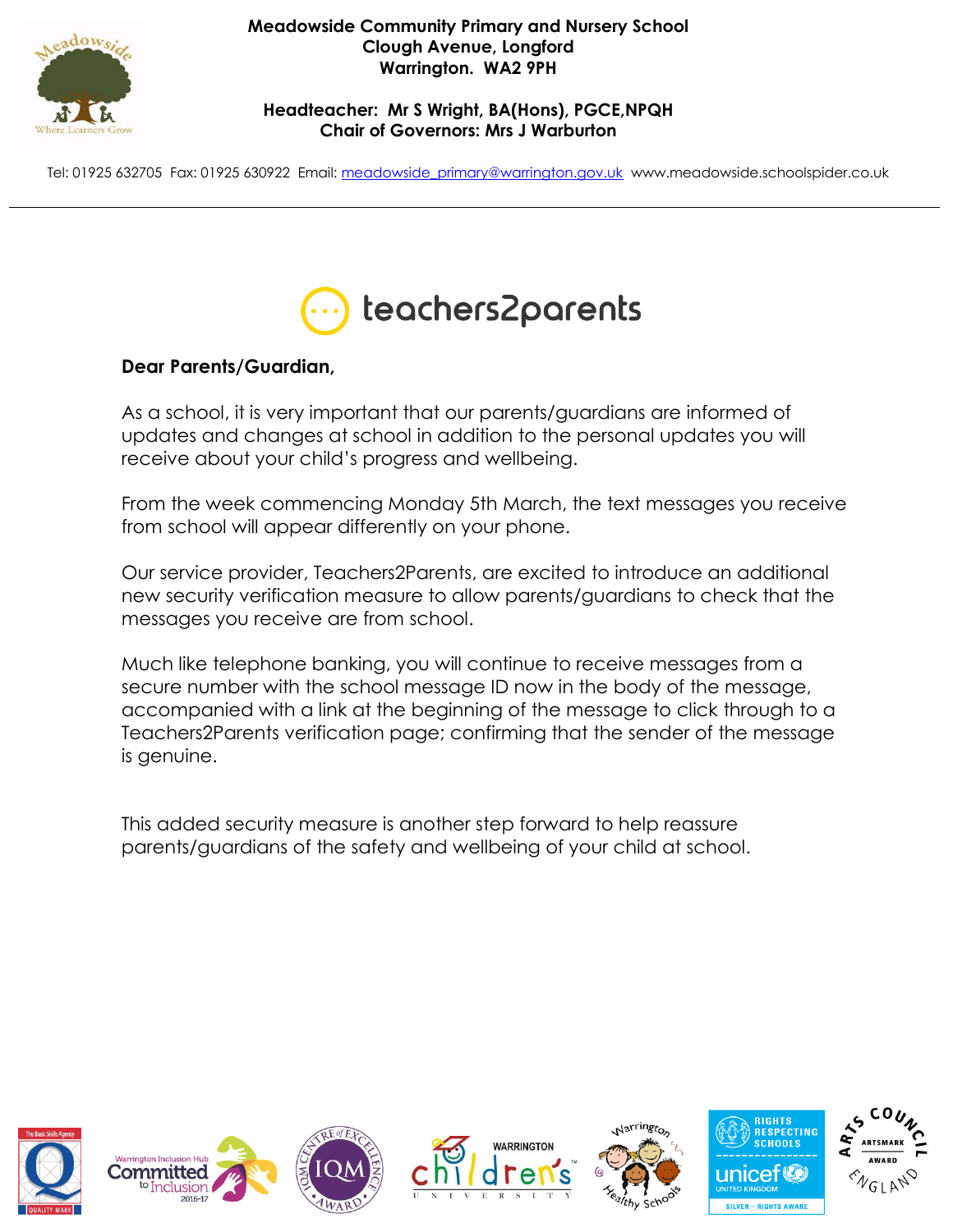

### **Meadowside Community Primary and Nursery School Clough Avenue, Longford Warrington. WA2 9PH**

### **Headteacher: Mr S Wright, BA(Hons), PGCE,NPQH Chair of Governors: Mrs J Warburton**

Tel: 01925 632705 Fax: 01925 630922 Email: [meadowside\\_primary@warrington.gov.uk](mailto:meadowside_primary@warrington.gov.uk) www.meadowside.schoolspider.co.uk

|                                 | A typical message will look like this:                                                                                                                                                                                                                   |         |  |
|---------------------------------|----------------------------------------------------------------------------------------------------------------------------------------------------------------------------------------------------------------------------------------------------------|---------|--|
| $\bullet\bullet\circ\circ\circ$ | 10:10 AM                                                                                                                                                                                                                                                 | $180\%$ |  |
| $\mathsf{\langle}$ Back         | +447855049377                                                                                                                                                                                                                                            | Contact |  |
|                                 | Today 10:10 AM                                                                                                                                                                                                                                           |         |  |
|                                 | OakHillPrim edsp.co/h12rai7<br>Good morning from Oak Hill we<br>hope you've had a great half<br>term! Due to the severe weather<br>conditions the school will be<br>closing at 1:00pm we apologise<br>for any inconvenience.<br>Get our App: edsp.co/app |         |  |
|                                 | iMessage                                                                                                                                                                                                                                                 | Send    |  |
|                                 |                                                                                                                                                                                                                                                          |         |  |

When you click to verify the message, you will be taken to the following screen: